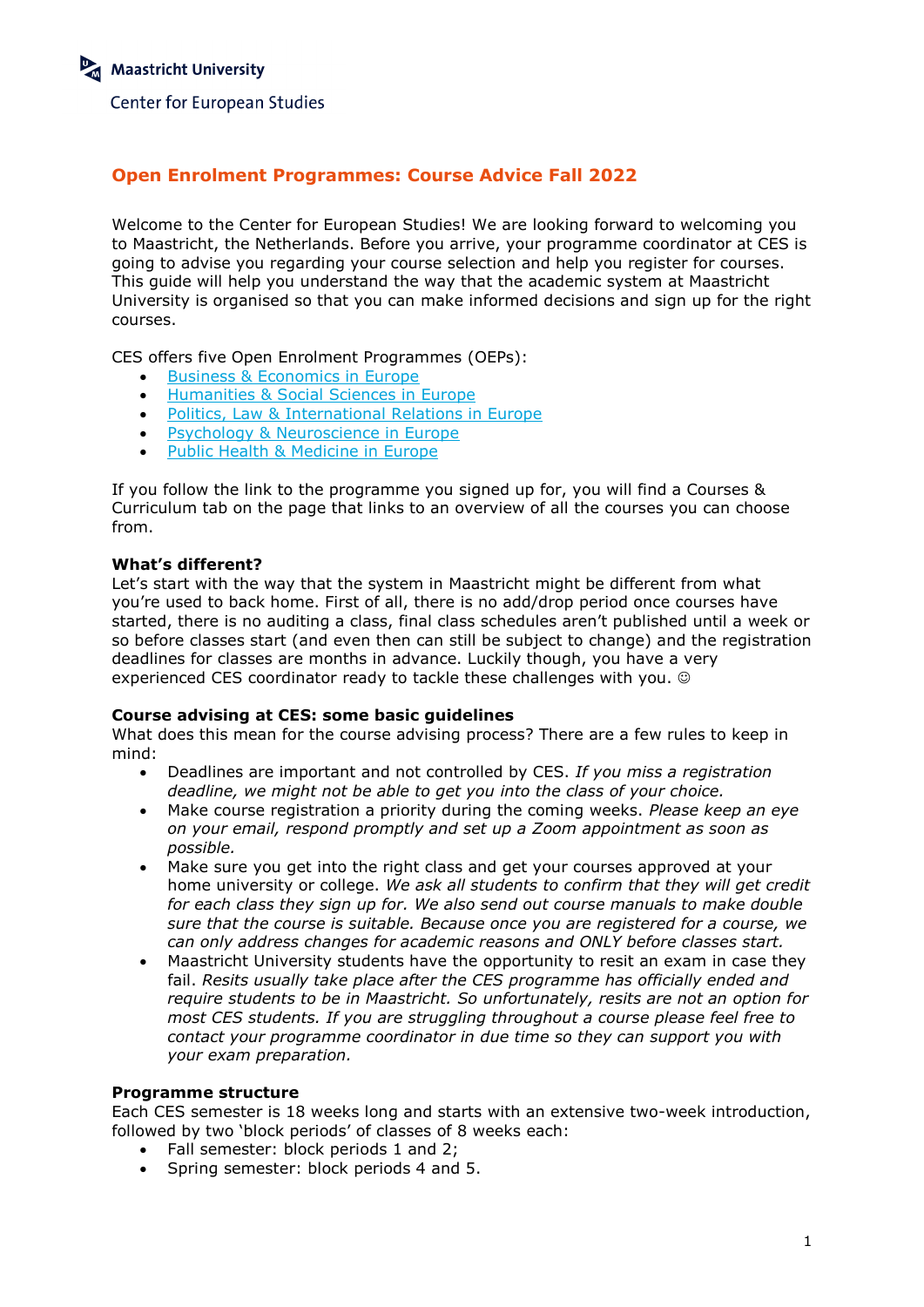# **Credits**

The number of credits awarded per course varies widely per department, from 1 ECTS to 12 ECTS. Students can earn a minimum of 24 and maximum of 32 ECTS per semester. In each half of the semester students can take an average of 12 and a maximum of 18 ECTS credits (for example by taking two classes of 5-6.5 ECTS credits at the same time, or one class of 12 ECTS credits). The number of credits you need depends on your home university or college.

## **What's the education like?**

Most Faculties/Schools use Problem-based learning (PBL), a small-scale educational system (max. 15 students per group), in which students take an active role in their own learning process: discussing and solving cases, giving presentations, etc. The role of the professor (tutor) is that of a guide or mentor, who oversees the learning process, but tries to interfere as little as possible. Because classes are so small, there is a lot of emphasis on participation and attendance. To familiarize yourself with PBL, we recommend exploring '[The Problem-based learning preparatory website](http://sbe.maastrichtuniversity.nl/umpblprep/pbl-system/)' (made by SBE) or watching this video:



# **What can you expect regarding class hours?**

A class consists of tutorial meetings (small group meetings in which cases are discussed), lectures and sometimes skills trainings. It depends on the Faculty or School which activities are mandatory, but it is safe to say that attendance plays an important part and meeting the minimum number of class hours is a prerequisite for passing each course.

Classes typically meet 2-3 times a week. The number of total class hours per course varies from 4-8 hours per week; for every hour in class students are expected to spend 2-3 hours on study. 40 Hours a week is considered a normal workload (class time and self-study time).

## **Where to find an overview of courses?**

There are over 400 classes in English to choose from. Courses are published on the [CES](https://www.maastrichtuniversity.nl/ces)  [website](https://www.maastrichtuniversity.nl/ces) under each programme. We differentiate between courses that are related to the programme (so-called 'programme-related Majors': for example Marketing classes in the Business & Economics in Europe programme) and courses that are not related to the programme (so-called 'Electives'). At least half the selected courses need to be programme-related.

If you go to Electives, you will see an overview of ALL courses offered via CES. These courses are taught at different departments (we say 'Faculty' or 'School') of Maastricht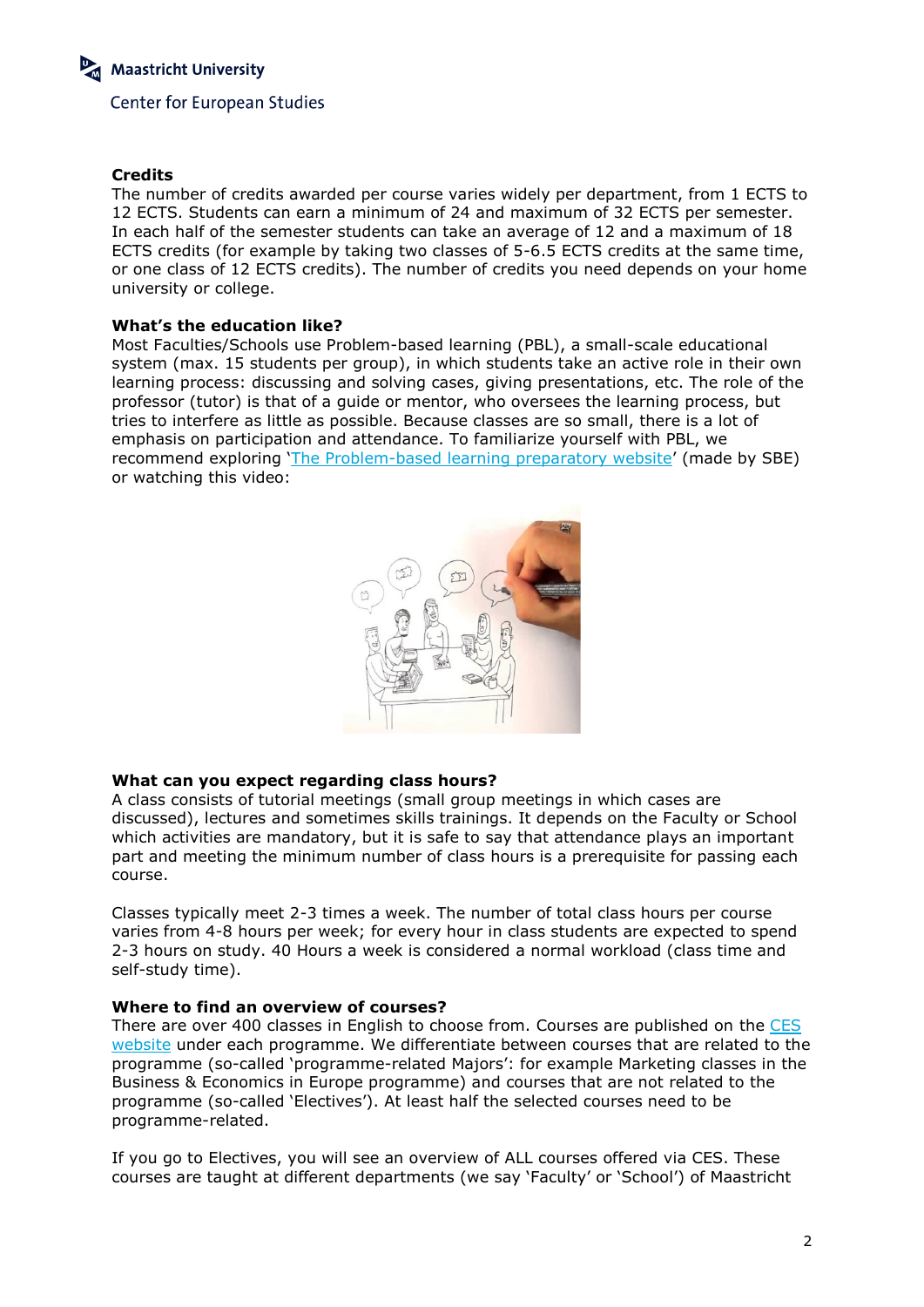University as well as at CES. The courses have been pre-selected by CES from all courses offered to exchange students at Maastricht University, based on their relevance, average grade, passing rates and previous student experience.

**So… how do you know which course is taught at which department?**

In the course overview on our website, you can tell by the course code at which department a course is taught. The period refers to the semester (Fall=1,2; Spring= $4,5$ ).



# **What is each Faculty or School like?**

Maastricht University has two main locations: one in downtown Maastricht (inner city campus) and one at biking distance across the river (Randwyck campus). In the overview below, you can find a short characterisation of each department or school. Keep in mind that each Faculty or School has its own set of rules and deadlines.

# *Inner city campus*

*[Center for European Studies \(CES\)](https://www.maastrichtuniversity.nl/about-um/units/center-european-studies)*

- Course code: ART, BUS, DUT, FIN, EUH, LIT, PHI, PNE, POL, POS
- Credits per class: 6.0–9.0 ECTS

CES classes typically include a field trip and bring in local expertise to illustrate the regional and European context. Classes are offered mainly to CES students only, so you will usually be in class with other non-EU students (often students from the US). Classes are worth 6.0 ECTS credits but can be expanded to 9.0 ECTS by writing an extra paper (Independent Study Project or ISP). CES classes are easy to combine with classes at most other Faculties, Schools or Departments.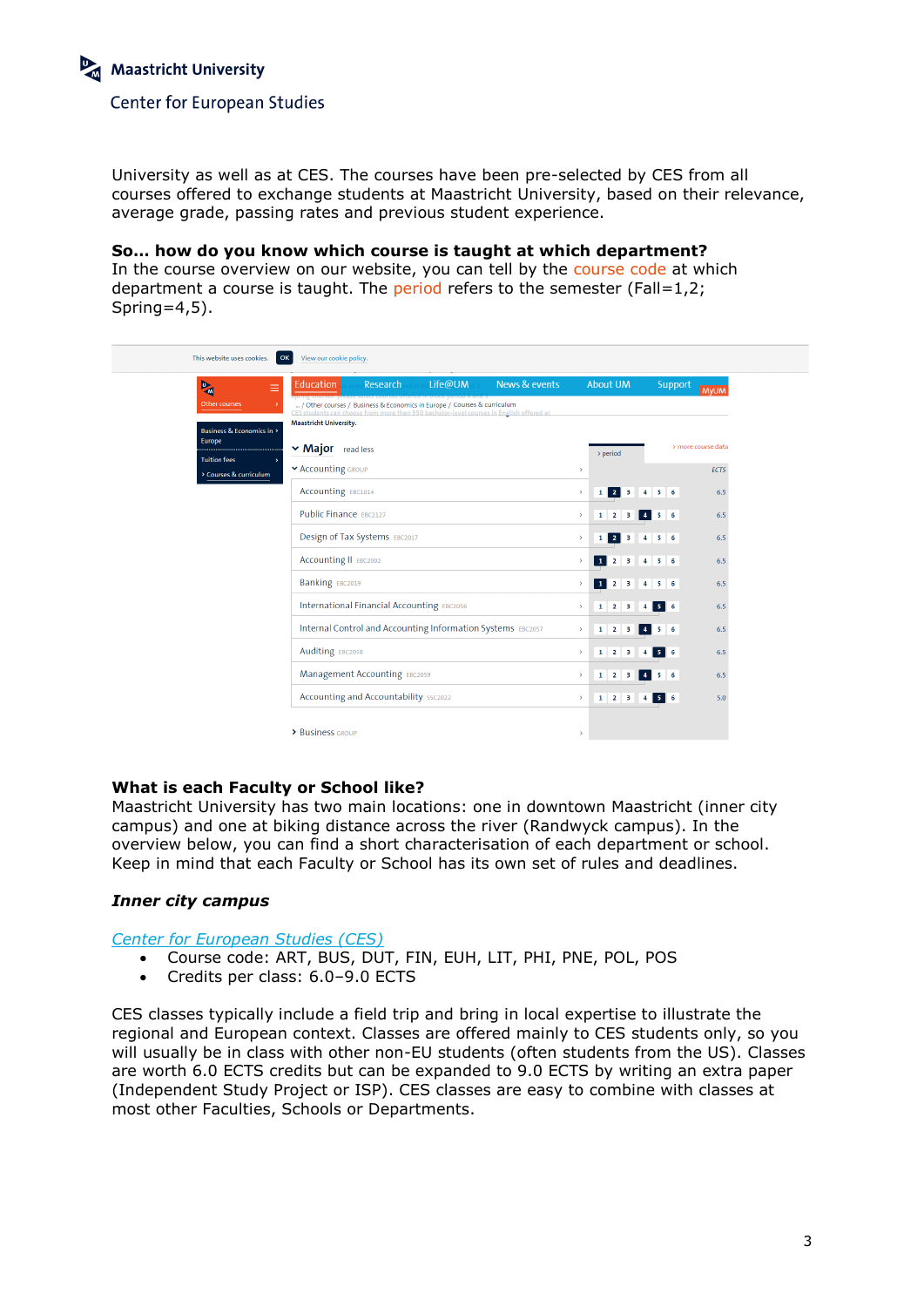# **Overview of CES classes in Fall 2022:**

*Period 1*

- $\checkmark$  BUS2002 Leadership and Management in a Global World
- $\checkmark$  EUH2002 European Public Health in a Globalising World: Introducing Policy, Research and Practice
- $\checkmark$  LIT2002 Roaring Twenties, Nazi Terrors and the Cold War: European Experiences reflected in Literature
- $\checkmark$  POL3002 Law and Politics: Current Topics in the European Union
- $\checkmark$  POS2001 Positive Psychology

#### *Period 2*

- $\checkmark$  ART2002 Dutch Art History
- $\checkmark$  BUS3001 Economics of European Integration: Challenges, Policies and Practices in the European Business Environment
- $\checkmark$  FIN2001 Applied Financial Theory
- $\checkmark$  PHI2002 Medical Ethics: Moral Healthcare Dilemmas from a European and Comparative Perspective
- $\checkmark$  POL3009 Europe in Crisis: Quo Vadis Europa?
- $\checkmark$  PNE2005 Developmental Neuropsychology

#### **IMPORTANT: Core Courses**

CES students are required to choose at least one CES class related to their programme in Maastricht, the so-called Core Course. They are free to choose one in the first or second half of the semester, or both. These courses are also open to students from other programmes, but then they count as Elective. Overview of Core Courses per programme:

- Economics & Business in Europe programme: BUS2002, BUS3001 or FIN2001
- European Politics, Law & International Relations programme: POL3002 or POL3009
- Humanities and Social Sciences in Europe programme: ART2002 or LIT2002
- Psychology & Neuroscience in Europe: POS2001 or PNE2005 or PHI2002
- Public Health & Medicine in Europe: EUH2002 or PHI2002

#### *[Faculty of Arts and Social Sciences \(FASoS\)](https://www.maastrichtuniversity.nl/about-um/faculties/faculty-arts-and-social-sciences)*

- Course code: ACU, DOS, EUS, MCD, MES, MGD, MGT
- Credits per class: 5.0–12.0 ECTS

FASoS classes can mainly be divided into European Studies classes (EUS classes), which examine all aspects of the European Union (political, IR, sociological, etc.) and in Arts and Culture classes (ACU classes), which have a sociology/history/culture/philosophy angle. More recently FASoS added a new Bachelor in Digital Society (DSO classes). MCD, MES, MGD and MGT classes are only offered in the fall semester – they belong to minor programmes and should ideally be taken in chronological order. FASoS classes are usually worth 9-12 ECTS credits.

## *[University College Maastricht \(UCM\)](https://www.maastrichtuniversity.nl/education/bachelor/bachelor-university-college-maastricht)*

- Course code: COR, HUM, SSC, SCI, SKI (skills)
- Credits per class: 5.0 ECTS (2.5 ECTS for skills)

UCM is Maastricht University's honours liberal arts college and home to a body of highly motivated students. UCM classes are taught by professors from different disciplines, faculties and schools, so it is possible to take a variety of classes (for example health,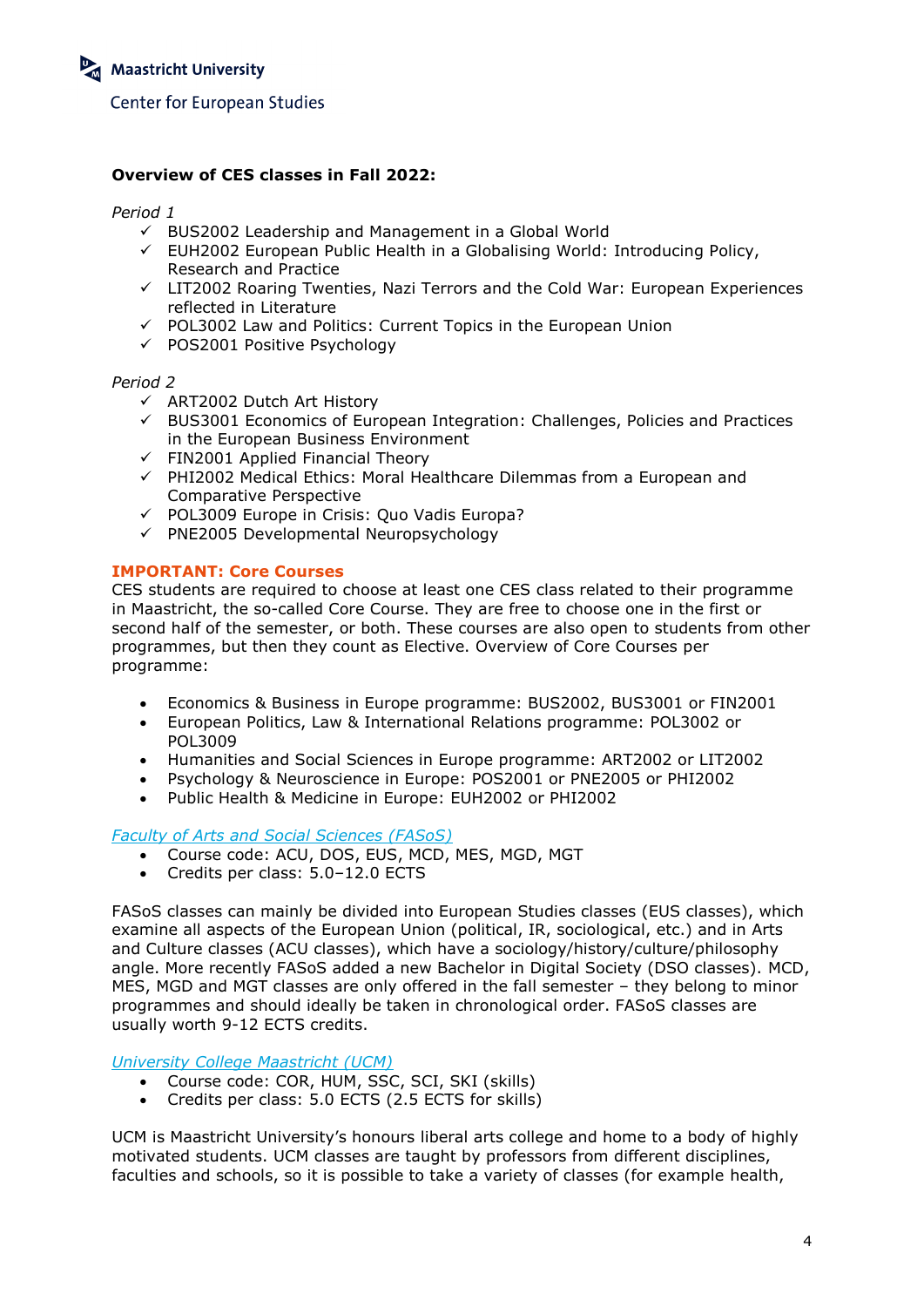psychology, literature, economics, sociology, history and art). Classes are typically worth 5.0 ECTS credits, but the workload is demanding. The minimum GPA requirement for UCM is 3.3 (at all other departments it is 3.0). One of the main concerns during course advising will be to find suitable classes and avoid scheduling overlap. The UCM registration deadline is the earliest so all students who want to take classes at UCM should talk to their CES advisor as soon as possible.

## *[Faculty of Law \(FoL\)](https://www.maastrichtuniversity.nl/about-um/faculties/faculty-law)*

- Course code: CRI, IER, LAW, MET, PRI, PUB
- Credits per class: 6.0–12.0 ECTS

Law classes at the Faculty of Law are bachelor law classes. The classes on offer have been pre-selected for CES students who might not have a strong background in law/legal studies. That said, it is important to realize that these classes are demanding and require students to study law texts in detail. Classes typically meet once or twice a week, but require extensive self-study. Classes are typically worth 6.0 ECTS credits. In the Spring semester classes at this faculty run one week longer.

## *[School of Business and Economics \(SBE\)](https://www.maastrichtuniversity.nl/about-um/faculties/school-business-and-economics)*

- Course code: EBC
- Credits per class: 6.5 ECTS

SBE has a huge course offer and classes range from accounting to international business and from economics to marketing. SBE has a so-called Triple Crown accreditation, a distinction awarded to less than 1% of the Business schools in the world. Classes use student facilitations or classic PBL (depending on the class). Classes are worth 6.5 ECTS credits. For more information regarding SBE classes (including general timeslots and evaluations) please visit this [website.](http://code.unimaas.nl/Code/Selection?intCalendarID=27&intBAMA=3&intFacultyID=26)

In the Spring semester classes at this faculty run one week longer.

## *[University Language Centre](https://www.maastrichtuniversity.nl/about-um/other-offices/language-centre)*

In order to meet overseas requirements or to get to the necessary number of credits required by your home university or college, you might need to take an additional language course at the University Language Centre. Most students select Dutch, because it is required by their home university. You have several options: 1.0 credits or 3.0 credit classes that can be taken per block or for the entire semester.

## *Randwyck Campus*

*[Faculty of Health, Medicine and Life Sciences \(FHML\)](https://www.maastrichtuniversity.nl/about-um/faculties/faculty-health-medicine-and-life-sciences)*

- Course code: BGZ, BMW, BMZ, EPH, GGZ, GZW, PGZ
- Credits per class: 9.0-12.0 ECTS

Classes at FHML often include skills trainings ('practicals'), so they typically have more contact hours than some other classes. That is why it might be hard to combine them with classes not taught at FHML. They can be divided into European Public Health classes (EPH) and other courses offered at the Health faculty. All the courses are part of a track; you can usually only take the second course of a track if you also take the preceding course within the same track.

*[Maastricht Science Programme \(MSP\), Faculty of Science and Engineering \(FSE\)](https://www.maastrichtuniversity.nl/education/bachelor/maastricht-science-programme)* Course code: BIO, CHE, MAT PHY, NEU, INT

• Credits per class: 5.0 ECTS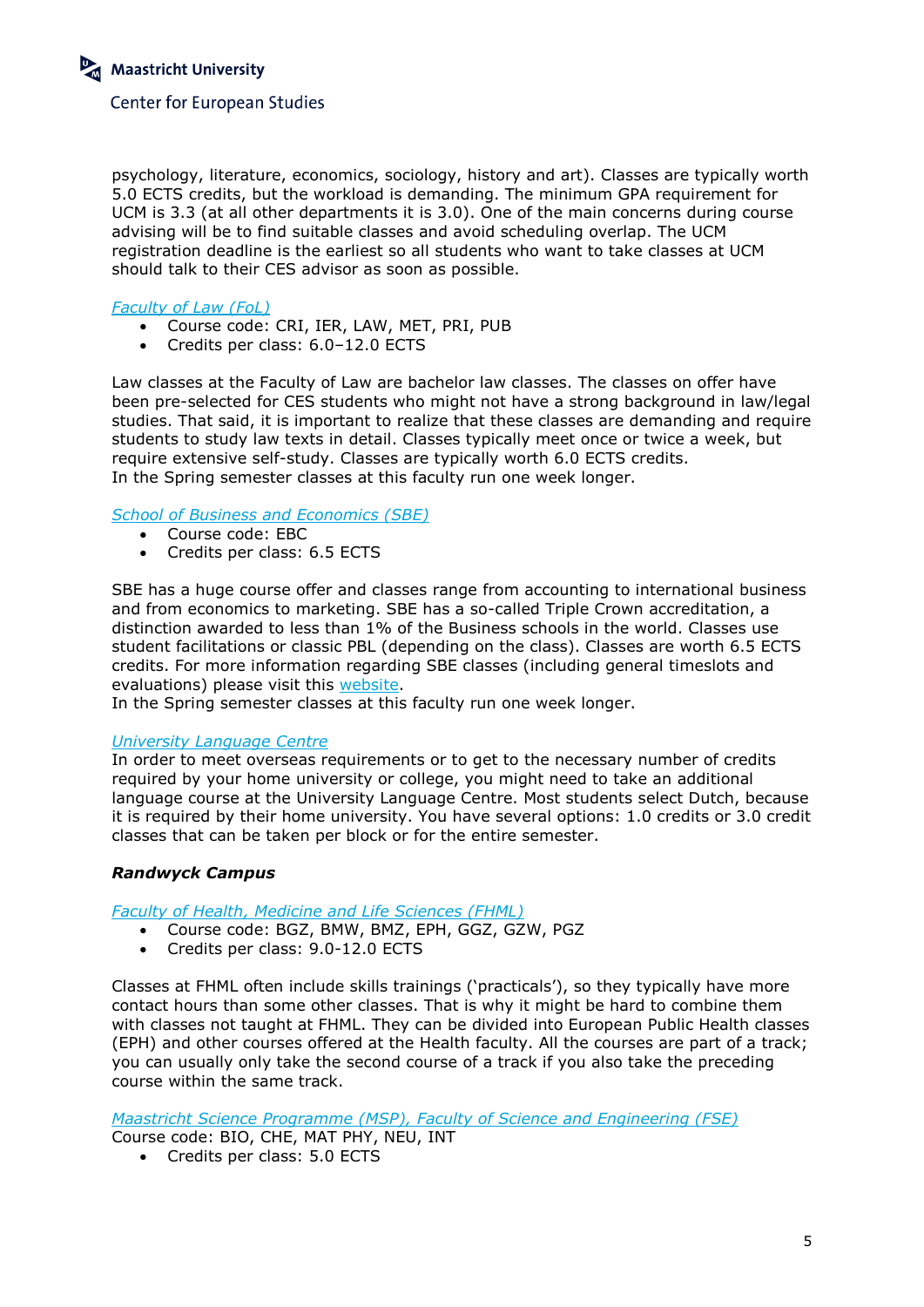The MSP is part of the Faculty of Science and Engineering, set up along similar lines as UCM. The focus however, lies on 5 disciplines: biology, chemistry, math, physics, neuroscience and interdisciplinary courses. Courses are either taught in the PBL style or in Research-Based Learning (RBL).

*Data [Science and Knowledge Engineering \(DKE\), Faculty of Science and Engineering](https://www.maastrichtuniversity.nl/research/department-data-science-and-knowledge-engineering-dke)  [\(FSE\)](https://www.maastrichtuniversity.nl/research/department-data-science-and-knowledge-engineering-dke)*

- Course code: KEN
- Credits per class: 4.0 ECTS

DKE classes are heavily math, AI and computer science oriented (with an emphasis on software, programming, algorithms and logic). DKE students typically take 3 classes of 4.0 ECTS each at the same time and the instructional format is project-oriented, instead of classic PBL.

*Faculty [of Psychology and Neuroscience \(FPN\)](https://www.maastrichtuniversity.nl/about-um/faculties/faculty-psychology-and-neuroscience)*

- Course code: IPN/PSY
- Credits per class: 5.0-6.0 ECTS

FPN classes also often include skills trainings ('practicals') for which attendance is mandatory. Students taking classes at FPN are required to participate in the FPN orientation programme, which includes an extensive PBL preparation. Classes at FPN have an alternating schedule, meeting twice a week (Mon, Fri) in week one, and meeting once a week (Wed) in week two, etc. with practical sessions sometimes in between. This means that combining FPN classes with classes taught at other departments can be tricky scheduling-wise, so we often recommend a CES class to go alongside.

## **Course advising at CES**

Selecting the right courses that fit into your degree programme and meet your credit requirements as well as your personal interests is an important part of your preparation to study abroad with CES. Your CES programme coordinator functions as your academic advisor abroad and will assist you in this process by assessing your eligibility, providing you with more information on schedules and workload and by sending you course syllabi ('course manuals') upon request.

The academic advising process will take place mainly via email, but we can also set up a 15-30 minute Zoom meeting for a more in-depth academic advising session if necessary.

For the course selection process to go smoothly and to make sure that you are signed up for the courses of your choice in time for each Maastricht University's departmental registration deadline, we ask you to:

- Please ensure that we have a list of the courses you are currently taking if not already listed on the transcript that we have received;
- Please provide any additional information on your reasons for choosing certain courses as this will enable us to help you find the best possible academic match for you at Maastricht University;
- Please answer emails as soon as possible in order to meet the necessary registration requirements.
- Your CES course advisor will give you more information on (frame) **schedules** as soon as they become available and will also send you **course manuals** to make sure the courses are suited.